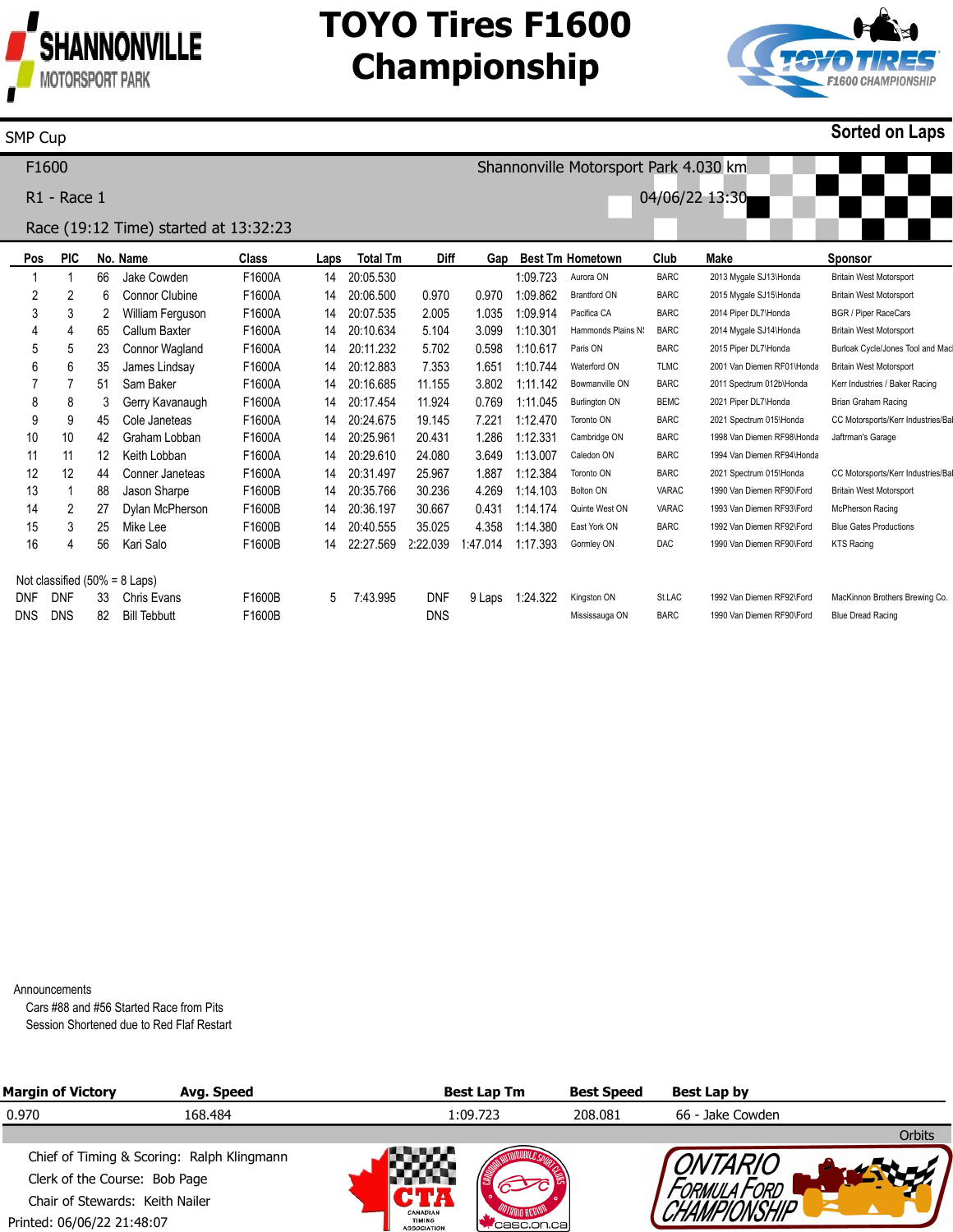

**SMP Cup** 

# **TOYO Tires F1600 Championship**



#### F1600 Shannonville Motorsport Park 4.030 km R1 - Race 1 04/06/22 13:30 Race (19:12 Time) started at 13:32:23 Lap Lap Tm Diff **Time of Day** Lap Tm Diff Lap Time of Day Diff Time of Day Lap Lap Tm 8 2:21.236  $+1:10.935$ 13:58:44.645  $\overline{c}$  $+0.567$ 1:11.612 13:34:51.322 (66) Jake Cowder 9 2:02.342  $+52.041$ 14:00:46.987 3 1:11.582  $+0.537$ 13:36:02.904 1:12.988  $+3.265$ 13:33:36.402  $10$ 1:12.072  $+1.771$ 14:01:59.059 3 2:03.247  $+52.202$ 13:50:48.775  $\overline{c}$ 1:09.958  $+0.235$ 13:34:46.360  $11$ 1:10.377  $+0.076$ 14:03:09.436  $+44.906$  $\overline{4}$ 1:55.951 13:52:44.726 3 1:09.755  $+0.032$ 13:35:56.115  $12$ 1:10.337  $+0.036$ 14:04:19.773 5 1:13.170  $+2.125$ 13:53:57.896 3 2:05.292 +55 569 13:50:43.057  $13$ 1:10.611  $+0.310$ 14:05:30.384 1:11.754  $+0.709$ 13:55:09.650 6  $\overline{4}$ 1:59.821  $+50.098$ 13:52:42.878  $14$ 1:11.095  $+0.794$ 14:06:41.479  $+3.797$  $\overline{7}$ 1:14.842 13:56:24.492 5 1:10.942  $+1.219$ 13:53:53.820 8 2:21.436  $+1:10.391$ 13:58:45.928 1:09.899  $+0.176$ 13:55:03.719 (23) Connor Wagland 6  $\overline{9}$ 2:01.762  $+50.717$ 14:00:47.690  $1:11.421$  $+1.698$ 13:56:15.140 1:13.282  $+2.665$ 13:33:37.341  $10$ 1:13.258  $+2.213$ 14:02:00.948 8 2:25.922  $+1:16.199$  $\overline{c}$ 1:10.617 13:34:47.958 13:58:41.062  $11$ 1:11.045 14:03:11.993  $\mathbf{q}$ 2:04.802  $+55.079$ 14:00:45.864 3 1:11.850  $+1.233$ 13:35:59.808  $12$ 1:11.605  $+0.560$ 14:04:23.598  $10$ 1:10.732 14:01:56.596 2:03.920  $+53.303$ 13:50:46.837  $+1.009$ 3 13 1:12.575  $+1.530$ 14:05:36.173  $11$ 14:03:06.319  $\overline{A}$ 1:57.343  $+46.726$ 13:52:44.180 1:09.723  $14$ 1:12.126  $+1.081$ 14:06:48.299  $12$ 1:10.013  $+0.290$ 14:04:16.332 5 1:11.830  $+1.213$ 13:53:56.010  $13$ 1:09.980  $+0.257$ 14:05:26.312  $6$ 1:10.708  $+0.091$ 13:55:06.718 (45) Cole Janeteas  $+0.340$ 14 1:10.063 14:06:36.375  $\overline{7}$ 1:16.222  $+5.605$ 13:56:22.940 1:18.006  $+5.536$ 13:33:43.939  $\mathbf{1}$ 8 2:21.296  $+1:10.679$ 13:58:44.236  $\overline{c}$ 1:14.527  $+2.057$ 13:34:58.466 (6) Connor Clubine 9 2:02.612  $+51.995$ 14:00:46.848 1:12.964  $+0.494$ 13:36:11.430 3 1:14.092  $+4.230$ 13:33:37.667  $10$ 14:01:58.744  $1.11.896$  $+1.279$ 2:03.378  $+50.908$ 13:50:52.635  $\mathbf{1}$  $\mathcal{R}$  $\mathcal{P}$ 1:10.601  $+0.739$ 13:34:48.268  $11$ 1:11.101  $+0.484$ 14:03:09.845 1:54.300  $+41.830$ 13:52:46.935  $\overline{4}$ 3 1:09.862 13:35:58.130  $12$ 1:10.732  $+0.115$ 14:04:20.577  $\overline{a}$ 1:13.585  $+1.115$ 13:54:00.520 3 2:04.108 13 14:05:31.257  $+54.246$ 13:50:44.650 1:10.680  $+0.063$ 6 1:13.180  $+0.710$ 13:55:13.700 1:58.837  $+48.975$ 13:52:43.487  $14$ 1:10.820  $+0.203$ 14:06:42.077  $\overline{4}$  $\overline{7}$ 1:14.570  $+2.100$ 13:56:28.270 5 1:12.216  $+2.354$ 13:53:55.703  $+1:06.907$ 8 2:19.377 13:58:47.647 6 1:10.421  $+0.559$ 13:55:06.124 (35) James Lindsay  $\mathsf{Q}$ 2:01.035  $+48.565$ 14:00:48.682  $\overline{7}$ 1:15.577  $+5.715$ 13:56:21.701  $1.14794$  $+4.050$ 13:33:38.928  $10$ 1:16.157  $+3.687$ 14:02:04.839 13:58:42.035 8 2:20.334  $+1:10.472$  $\overline{c}$ 1:11.085  $+0.341$ 13:34:50.013  $11$ 1:12.958  $+0.488$ 14:03:17.797  $+54.336$  $\overline{3}$ 1:10.846 13:36:00.859 9 2:04.198 14:00:46.233  $+0.102$  $12$ 1:12.470 14:04:30.267  $10$ 1:11.402  $+1.540$ 14:01:57.635 3 2:03.671  $+52.927$ 13:50:47.259  $13$ 1:12.688  $+0.218$ 14:05:42.955  $11$ 1:09.899  $+0.037$ 14:03:07.534  $\overline{4}$ 1:57.199  $+46.455$ 13:52:44.458  $14$ 1:12.565  $+0.095$ 14:06:55.520 5  $12$ 1:09.914  $+0.052$ 14:04:17.448 1:13.160  $+2.416$ 13:53:57.618 13 1:09.868  $+0.006$ 14:05:27.316 6 1:11.508  $+0.764$ 13:55:09.126 (42) Graham Lobbar  $14$ 1:10.029  $+0.167$ 14:06:37.345  $\overline{7}$ 1:14.884  $+4.140$ 13:56:24.010 1:15.589  $+3.258$ 13:33:40.332 8  $2.21241$  $+1:10.497$ 13:58:45.251  $\overline{2}$ 1:12.397  $+0.066$ 13:34:52.729 (2) William Ferguson  $\mathsf{q}$ 2:02.175  $+51.431$ 14:00:47.426 3 1:12.331 13:36:05.060 1:13.318  $+3.404$ 13:33:37.019  $10$ 1:12.679  $+1.935$ 14:02:00.105  $+51.303$ 2:03.634 13:50:50.222 з  $\overline{2}$  $+0.232$  $11$ 14:03:11.163 1:10.146 13:34:47.165 1:11.058  $+0.314$  $\overline{4}$ 1:54.888  $+42.557$ 13:52:45.110 1:10.229  $+0.315$ 13:35:57.394  $12$ 1:10.800  $+0.056$ 14:04:21.963 3 5 1:32.223  $+19.892$ 13:54:17.333 3 2:03.905  $+53.991$ 13:50:43.726  $13$ 1:10.744 14:05:32.707 13:55:30.202 6 1:12.869  $+0.538$ 1:11.021 14:06:43.728  $\overline{4}$ 1:59.406  $+49.492$ 13:52:43.132  $14$  $+0.277$ 1:15.030  $+2.699$ 13:56:45.232  $\overline{7}$ 5 1:12.083  $+2.169$ 13:53:55.215 8 2:07.188  $+54.857$ 13:58:52.420 1:10.582  $+0.668$ 13:55:05.797 (51) Sam Baker 6 9 1:57.087  $+44.756$ 14:00:49.507 1:16.392  $+6.478$ 1:15.093  $+3.951$ 13:33:39.420  $\overline{7}$ 13:56:22.189  $10$ 1:15.621  $+3.290$ 14:02:05.128 8 2:20.728  $+1:10.814$ 13:58:42.917  $\overline{c}$ 1:11.142 13:34:50.562  $11$ 1:13.922  $+1.591$ 14:03:19.050 g 2:03.524  $+53.610$ 14:00:46.441 1:11.206  $+0.064$ 13:36:01.768 3  $12$ 1:12.693  $+0.362$ 14:04:31.743  $10$ 1:11.635  $+1.721$ 14:01:58.076 3 2:03.604  $+52.462$ 13:50:48.107 13 1:12.411  $+0.080$ 14:05:44.154  $11$ 1:10.076  $+0.162$ 14:03:08.152  $\overline{4}$ 1:56.466  $+45.324$ 13:52:44.573  $14$ 1:12.652  $+0.321$ 14:06:56.806  $12$ 1:09.914 14:04:18.066 5 1:13.807  $+2.665$ 13:53:58.380  $13$ 1:10.170  $+0.256$ 14:05:28.236  $6\phantom{a}$ 1:11.804  $+0.662$ 13:55:10.184 (12) Keith Lobban  $14$ 1:10.144  $+0.230$ 14:06:38.380  $\overline{7}$ 1:14.928  $+3.786$ 13:56:25.112 1:16.890  $+3.883$ 13:33:41.813 1 8 2:21.710  $+1:10.568$ 13:58:46.822  $\mathfrak{p}$ 1:13.212  $+0.205$ 13:34:55.025 (65) Callum Baxter 9 2:01.279  $+50.137$ 14:00:48.101  $\mathcal{R}$ 1:13.007 13:36:08.032 1:14.570  $+4.269$ 13:33:38.313  $10$ 1:13.240  $+2.098$ 14:02:01.341 3 2:03.633  $+50.626$ 13:50:51.825  $\overline{2}$ 1:10.301 13:34:48.614  $11$ 1:11.442  $+0.300$ 14:03:12.783 1:54.199  $+41.192$ 13:52:46.024  $\Delta$  $12$ 3 1:10.857  $+0.556$ 13:35:59.471 1:11.250 14:04:24.033  $+12.852$  $+0.108$  $\overline{5}$ 1:25.859 13:54:11.883 3 2:03.738  $+53.437$ 13:50:45.050 13 1:11.806  $+0.664$ 14:05:35.839 6 1:15.711  $+2.704$ 13:55:27.594 1:58.723  $+48.422$  $+0.549$ 14:06:47.530  $\overline{4}$ 13:52:43.773  $14$ 1:11.691  $\overline{7}$ 1:17.054  $+4.047$ 13:56:44.648  $+2.394$ 5 1:12.695 13:53:56.468  $\mathbf{a}$ 2:07.094  $+54.087$ 13:58:51.742 6 1:10.488  $+0.187$ 13:55:06.956 (3) Gerry Kavanaugh 9 1:57.425  $+44.418$ 14:00:49.167  $\overline{7}$ 1:16.453  $+6.152$ 13:56:23.409 1:15.381  $+4.336$ 13:33:39.710  $10$ 1:16.840  $+3.833$ 14:02:06.007

Chief of Timing & Scoring: Ralph Klingmann Clerk of the Course: Bob Page Chair of Stewards: Keith Nailer Printed: 06/06/22 21:48:30







Orbits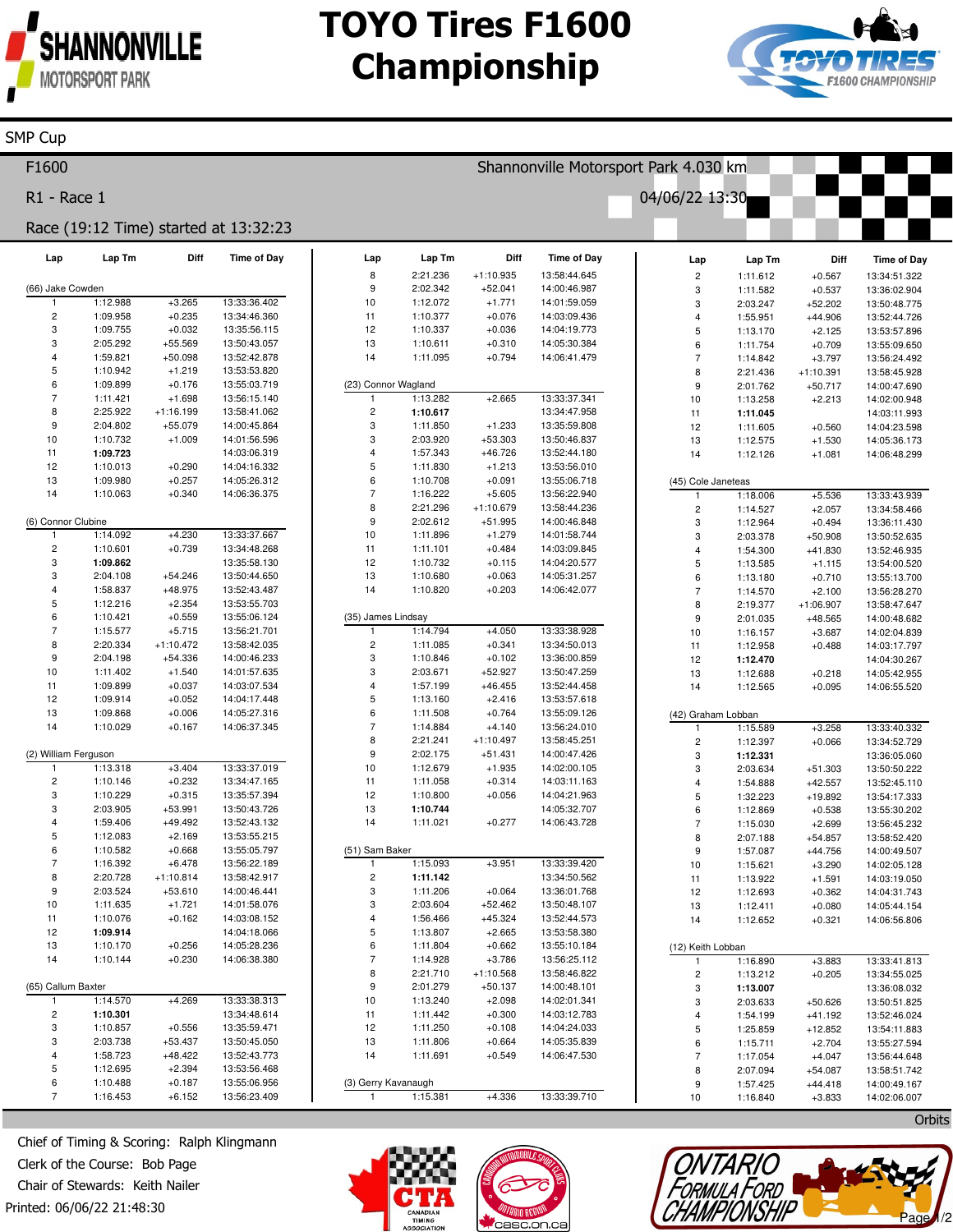

# **TOYO Tires F1600 Championship**



| <b>SMP Cup</b>                |                      |                       |                                       |                               |                       |                       |                                       |                |        |      |                    |
|-------------------------------|----------------------|-----------------------|---------------------------------------|-------------------------------|-----------------------|-----------------------|---------------------------------------|----------------|--------|------|--------------------|
| F1600                         |                      |                       |                                       |                               |                       |                       | Shannonville Motorsport Park 4.030 km |                |        |      |                    |
| R1 - Race 1                   |                      |                       |                                       |                               |                       |                       |                                       | 04/06/22 13:30 |        |      |                    |
|                               |                      |                       | Race (19:12 Time) started at 13:32:23 |                               |                       |                       |                                       |                |        |      |                    |
| Lap                           | Lap Tm               | Diff                  | <b>Time of Day</b>                    | Lap                           | Lap Tm                | Diff                  | <b>Time of Day</b>                    | Lap            | Lap Tm | Diff | <b>Time of Day</b> |
| 11                            | 1:14.256             | $+1.249$              | 14:03:20.263                          | $\overline{\mathbf{4}}$       | 1:54.075              | $+39.695$             | 13:52:48.286                          |                |        |      |                    |
| 12                            | 1:13.209             | $+0.202$              | 14:04:33.472                          | 5                             | 1:16.121              | $+1.741$              | 13:54:04.407                          |                |        |      |                    |
| 13<br>14                      | 1:13.249             | $+0.242$              | 14:05:46.721<br>14:07:00.455          | 6<br>$\overline{\phantom{a}}$ | 1:19.351              | $+4.971$              | 13:55:23.758                          |                |        |      |                    |
|                               | 1:13.734             | $+0.727$              |                                       | 8                             | 1:15.675<br>2:11.037  | $+1.295$<br>$+56.657$ | 13:56:39.433<br>13:58:50.470          |                |        |      |                    |
| (44) Conner Janeteas          |                      |                       |                                       | 9                             | 1:58.454              | $+44.074$             | 14:00:48.924                          |                |        |      |                    |
| $\mathbf{1}$                  | 1:16.439             | $+4.055$              | 13:33:41.222                          | $10$                          | 1:18.483              | $+4.103$              | 14:02:07.407                          |                |        |      |                    |
| $\overline{c}$                | 1:12.787             | $+0.403$              | 13:34:54.009                          | 11                            | 1:14.908              | $+0.528$              | 14:03:22.315                          |                |        |      |                    |
| 3                             | 1:12.384             |                       | 13:36:06.393                          | 12                            | 1:15.581              | $+1.201$              | 14:04:37.896                          |                |        |      |                    |
| 3<br>$\overline{\mathbf{4}}$  | 2:03.947<br>1:54.205 | +51.563<br>$+41.821$  | 13:50:51.392<br>13:52:45.597          | 13<br>14                      | 1:19.124<br>1:14.380  | $+4.744$              | 14:05:57.020<br>14:07:11.400          |                |        |      |                    |
| 5                             | 1:35.004             | $+22.620$             | 13:54:20.601                          |                               |                       |                       |                                       |                |        |      |                    |
| 6                             | 1:13.311             | $+0.927$              | 13:55:33.912                          | (56) Kari Salo                |                       |                       |                                       |                |        |      |                    |
| $\overline{7}$                | 1:17.805             | $+5.421$              | 13:56:51.717                          | 1                             | 1:28.252              | $+10.859$             | 13:33:54.187                          |                |        |      |                    |
| 8                             | 2:02.349             | +49.965               | 13:58:54.066                          | $\mathbf 2$                   | 1:19.329              | $+1.936$              | 13:35:13.516                          |                |        |      |                    |
| $\boldsymbol{9}$              | 1:57.337             | +44.953               | 14:00:51.403                          | 3                             | 1:18.629              | $+1.236$              | 13:36:32.145                          |                |        |      |                    |
| 10<br>11                      | 1:16.217<br>1:14.326 | $+3.833$<br>$+1.942$  | 14:02:07.620                          | 3<br>4                        | 2:16.703<br>1:40.499  | $+59.310$             | 13:51:10.321<br>13:52:50.820          |                |        |      |                    |
| 12                            | 1:14.861             | $+2.477$              | 14:03:21.946<br>14:04:36.807          | 5                             | 1:19.735              | $+23.106$<br>$+2.342$ | 13:54:10.555                          |                |        |      |                    |
| 13                            | 1:12.593             | $+0.209$              | 14:05:49.400                          | 6                             | 1:18.383              | $+0.990$              | 13:55:28.938                          |                |        |      |                    |
| 14                            | 1:12.942             | $+0.558$              | 14:07:02.342                          | $\overline{7}$                | 1:22.013              | $+4.620$              | 13:56:50.951                          |                |        |      |                    |
|                               |                      |                       |                                       | 8                             | 2:02.006              | $+44.613$             | 13:58:52.957                          |                |        |      |                    |
| (88) Jason Sharpe             |                      |                       |                                       | 9                             | 1:57.215              | $+39.822$             | 14:00:50.172                          |                |        |      |                    |
| $\overline{1}$                | 1:27.183             | $+13.080$             | 13:33:53.117                          | 10                            | 1:19.440              | $+2.047$              | 14:02:09.612                          |                |        |      |                    |
| $\overline{\mathbf{c}}$<br>3  | 1:17.005<br>1:16.695 | $+2.902$<br>$+2.592$  | 13:35:10.122<br>13:36:26.817          | 11<br>12                      | 1:17.631<br>1:17.393  | $+0.238$              | 14:03:27.243<br>14:04:44.636          |                |        |      |                    |
| 3                             | 2:01.107             | $+47.004$             | 13:50:54.724                          | 13                            | 1:17.992              | $+0.599$              | 14:06:02.628                          |                |        |      |                    |
| $\sqrt{4}$                    | 1:53.715             | $+39.612$             | 13:52:48.439                          | p14                           | 2:55.786              | +1:38.393             | 14:08:58.414                          |                |        |      |                    |
| 5                             | 1:16.333             | $+2.230$              | 13:54:04.772                          |                               |                       |                       |                                       |                |        |      |                    |
| 6                             | 1:14.103             |                       | 13:55:18.875                          | (33) Chris Evans              |                       |                       |                                       |                |        |      |                    |
| $\overline{7}$                | 1:16.480             | $+2.377$              | 13:56:35.355                          | $\mathbf{1}$                  | 1:45.240              | $+20.918$             | 13:34:10.946                          |                |        |      |                    |
| 8<br>9                        | 2:13.364<br>1:59.723 | $+59.261$<br>+45.620  | 13:58:48.719<br>14:00:48.442          | $\overline{\mathbf{c}}$<br>3  | 1:24.322<br>13:37.122 | $+12:12.800$          | 13:35:35.268<br>13:50:55.516          |                |        |      |                    |
| 10                            | 1:15.836             | $+1.733$              | 14:02:04.278                          | 4                             | 1:54.781              | $+30.459$             | 13:52:50.297                          |                |        |      |                    |
| 11                            | 1:17.296             | $+3.193$              | 14:03:21.574                          | 5                             | 1:24.543              | $+0.221$              | 13:54:14.840                          |                |        |      |                    |
| 12                            | 1:15.508             | $+1.405$              | 14:04:37.082                          |                               |                       |                       |                                       |                |        |      |                    |
| 13                            | 1:14.644             | $+0.541$              | 14:05:51.726                          |                               |                       |                       |                                       |                |        |      |                    |
| 14                            | 1:14.885             | $+0.782$              | 14:07:06.611                          |                               |                       |                       |                                       |                |        |      |                    |
| (27) Dylan McPherson          |                      |                       |                                       |                               |                       |                       |                                       |                |        |      |                    |
|                               | 1:18.564             | $+4.390$              | 13:33:43.610                          |                               |                       |                       |                                       |                |        |      |                    |
| $\sqrt{2}$                    | 1:15.985             | $+1.811$              | 13:34:59.595                          |                               |                       |                       |                                       |                |        |      |                    |
| 3                             | 1:14.174             |                       | 13:36:13.769                          |                               |                       |                       |                                       |                |        |      |                    |
| 3                             | 2:03.283             | +49.109               | 13:50:53.791                          |                               |                       |                       |                                       |                |        |      |                    |
| $\overline{4}$<br>$\mathbf 5$ | 1:54.084             | $+39.910$             | 13:52:47.875                          |                               |                       |                       |                                       |                |        |      |                    |
| 6                             | 1:15.779<br>1:16.314 | $+1.605$<br>$+2.140$  | 13:54:03.654<br>13:55:19.968          |                               |                       |                       |                                       |                |        |      |                    |
| $\sqrt{7}$                    | 1:15.800             | $+1.626$              | 13:56:35.768                          |                               |                       |                       |                                       |                |        |      |                    |
| 8                             | 2:13.755             | $+59.581$             | 13:58:49.523                          |                               |                       |                       |                                       |                |        |      |                    |
| 9                             | 1:59.188             | $+45.014$             | 14:00:48.711                          |                               |                       |                       |                                       |                |        |      |                    |
| 10                            | 1:18.360             | $+4.186$              | 14:02:07.071                          |                               |                       |                       |                                       |                |        |      |                    |
| 11                            | 1:14.427             | $+0.253$              | 14:03:21.498                          |                               |                       |                       |                                       |                |        |      |                    |
| 12<br>13                      | 1:16.061             | $+1.887$              | 14:04:37.559                          |                               |                       |                       |                                       |                |        |      |                    |
| 14                            | 1:14.733<br>1:14.750 | $+0.559$<br>$+0.576$  | 14:05:52.292<br>14:07:07.042          |                               |                       |                       |                                       |                |        |      |                    |
|                               |                      |                       |                                       |                               |                       |                       |                                       |                |        |      |                    |
| (25) Mike Lee                 |                      |                       |                                       |                               |                       |                       |                                       |                |        |      |                    |
| 1                             | 1:18.953             | $+4.573$              | 13:33:44.236                          |                               |                       |                       |                                       |                |        |      |                    |
| $\overline{c}$                | 1:15.591             | $+1.211$              | 13:34:59.827                          |                               |                       |                       |                                       |                |        |      |                    |
| 3<br>3                        | 1:14.427<br>2:01.626 | $+0.047$<br>$+47.246$ | 13:36:14.254<br>13:50:54.211          |                               |                       |                       |                                       |                |        |      |                    |
|                               |                      |                       |                                       |                               |                       |                       |                                       |                |        |      |                    |
|                               |                      |                       |                                       |                               |                       |                       |                                       |                |        |      | Orbits             |

Printed: 06/06/22 21:48:30 Chief of Timing & Scoring: Ralph Klingmann Clerk of the Course: Bob Page Chair of Stewards: Keith Nailer